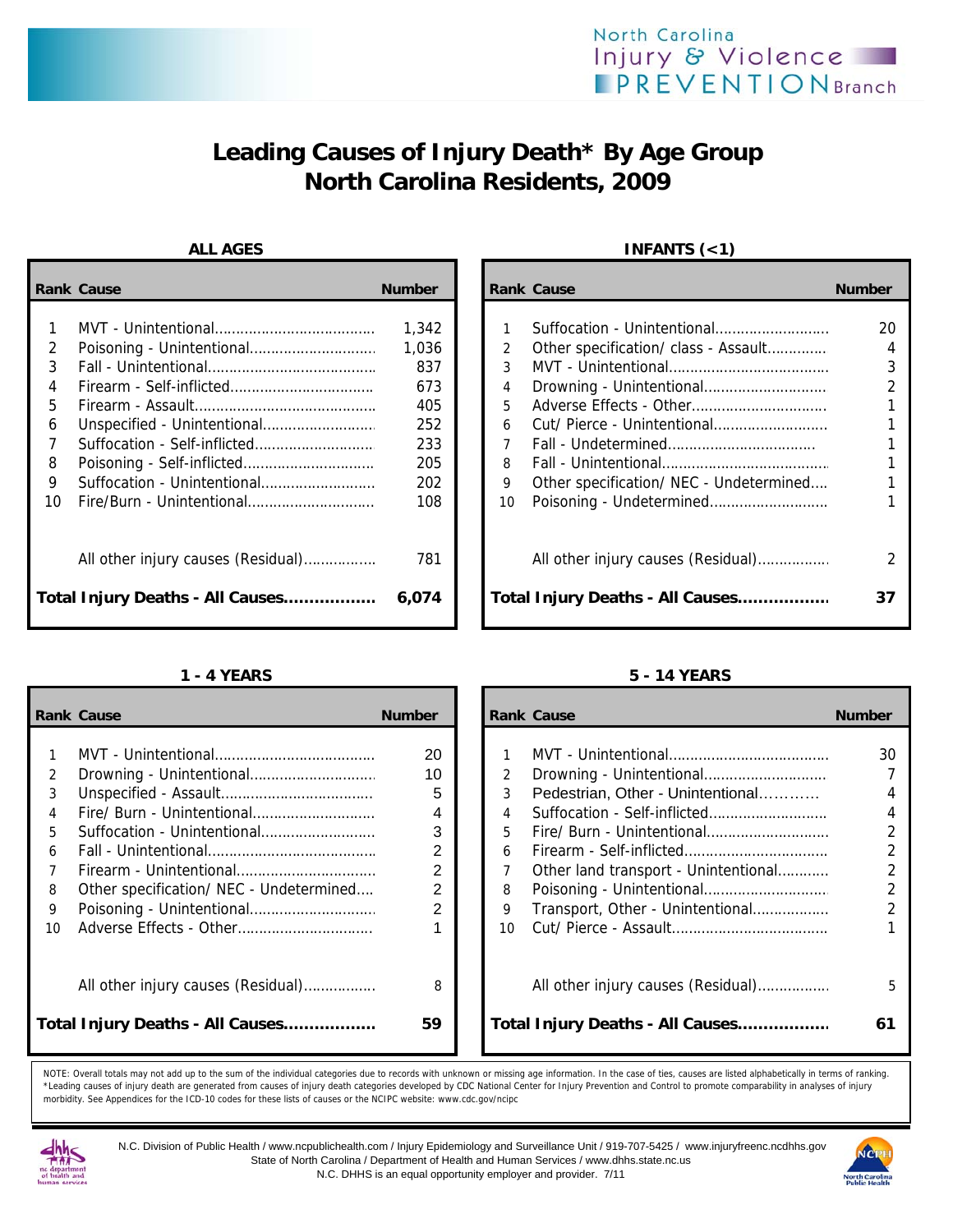

# **Leading Causes of Injury Death\* By Age Group North Carolina Residents, 2009**

### **15 - 24 YEARS 25 - 44 YEARS**

|    | <b>Rank Cause</b>                | <b>Number</b> |    | <b>Rank Cause</b>                  | <b>Number</b> |
|----|----------------------------------|---------------|----|------------------------------------|---------------|
|    |                                  | 323           |    |                                    | 473           |
| 2  |                                  | 130           |    |                                    | 374           |
| 3  |                                  | 115           | 3  |                                    | 188           |
| 4  |                                  | 72            | 4  |                                    | 188           |
| 5  |                                  | 40            | 5  |                                    | 122           |
| 6  |                                  | 21            | 6  |                                    | 83            |
|    |                                  | 15            |    |                                    | 27            |
| 8  |                                  | 10            | 8  |                                    | 26            |
| 9  |                                  | 10            | 9  |                                    | 20            |
| 10 |                                  | 8             | 10 |                                    | 19            |
|    |                                  | 51            |    | All other injury causes (Residual) | 179           |
|    | Total Injury Deaths - All Causes | 795           |    | Total Injury Deaths - All Causes   | 1,699         |

|    | <b>Rank Cause</b>                  | <b>Number</b> |    | <b>Rank Cause</b>                  | <b>Number</b> |
|----|------------------------------------|---------------|----|------------------------------------|---------------|
|    |                                    | 403           |    |                                    | 698           |
|    |                                    | 377           |    |                                    | 214           |
|    |                                    | 260           | 3  |                                    | 202           |
|    |                                    | 108           | 4  |                                    | 151           |
| 5  |                                    | 95            | 5  |                                    | 129           |
|    |                                    | 69            | 6  |                                    | 55            |
|    |                                    | 58            |    |                                    | 43            |
| 8  | Suffocation - Unintentional        | 34            | 8  |                                    | 40            |
| 9  |                                    | 33            | 9  |                                    | 17            |
| 10 |                                    | 32            | 10 |                                    | 16            |
|    | All other injury causes (Residual) | 267           |    | All other injury causes (Residual) | 119           |
|    | Total Injury Deaths - All Causes   | 1,736         |    | Total Injury Deaths - All Causes   | 1,684         |

| Cause                              | <b>Number</b> | <b>Rank Cause</b> |                                    | <b>Number</b> |
|------------------------------------|---------------|-------------------|------------------------------------|---------------|
|                                    |               |                   |                                    |               |
|                                    | 323           |                   |                                    | 473           |
|                                    | 130           | $\mathcal{P}$     |                                    | 374           |
|                                    | 115           | 3                 |                                    | 188           |
|                                    | 72            | 4                 |                                    | 188           |
| Suffocation - Self-inflicted       | 40            | 5                 |                                    | 122           |
|                                    | 21            | 6                 |                                    | 83            |
| Poisoning - Self-inflicted         | 15            |                   |                                    | 27            |
|                                    | 10            | 8                 |                                    | 26            |
|                                    | 10            | 9                 |                                    | 20            |
|                                    | 8             | 10                |                                    | 19            |
| All other injury causes (Residual) | 51            |                   | All other injury causes (Residual) | 179           |
| Injury Deaths - All Causes         | 795           |                   | Total Injury Deaths - All Causes   | 1,699         |

## **45 - 64 YEARS AGES 65 & OVER**

| Cause                              | <b>Number</b> |               | <b>Rank Cause</b>                  | <b>Number</b> |
|------------------------------------|---------------|---------------|------------------------------------|---------------|
|                                    |               |               |                                    |               |
|                                    | 403           |               |                                    | 698           |
|                                    | 377           | $\mathcal{P}$ |                                    | 214           |
|                                    | 260           | 3             |                                    | 202           |
|                                    | 108           | 4             |                                    | 151           |
| Poisoning - Self-inflicted         | 95            | 5             |                                    | 129           |
|                                    | 69            | 6             |                                    | 55            |
| Suffocation - Self-inflicted       | 58            |               |                                    | 43            |
| Suffocation - Unintentional        | 34            | 8             |                                    | 40            |
|                                    | 33            | 9             |                                    | 17            |
| Fire/ Burn - Unintentional         | 32            | 10            |                                    | 16            |
| All other injury causes (Residual) | 267           |               | All other injury causes (Residual) | 119           |
| Injury Deaths - All Causes         | 1,736         |               | Total Injury Deaths - All Causes   | 1,684         |

NOTE: Overall totals may not add up to the sum of the individual categories due to records with unknown or missing age information. In the case of ties, causes are listed alphabetically in terms of ranking. \*Leading causes of injury death are generated from causes of injury death categories developed by CDC National Center for Injury Prevention and Control to promote comparability in analyses of injury morbidity. See ICD-10 codes for these lists of causes at the NCIPC website: www.cdc.gov/ncipc



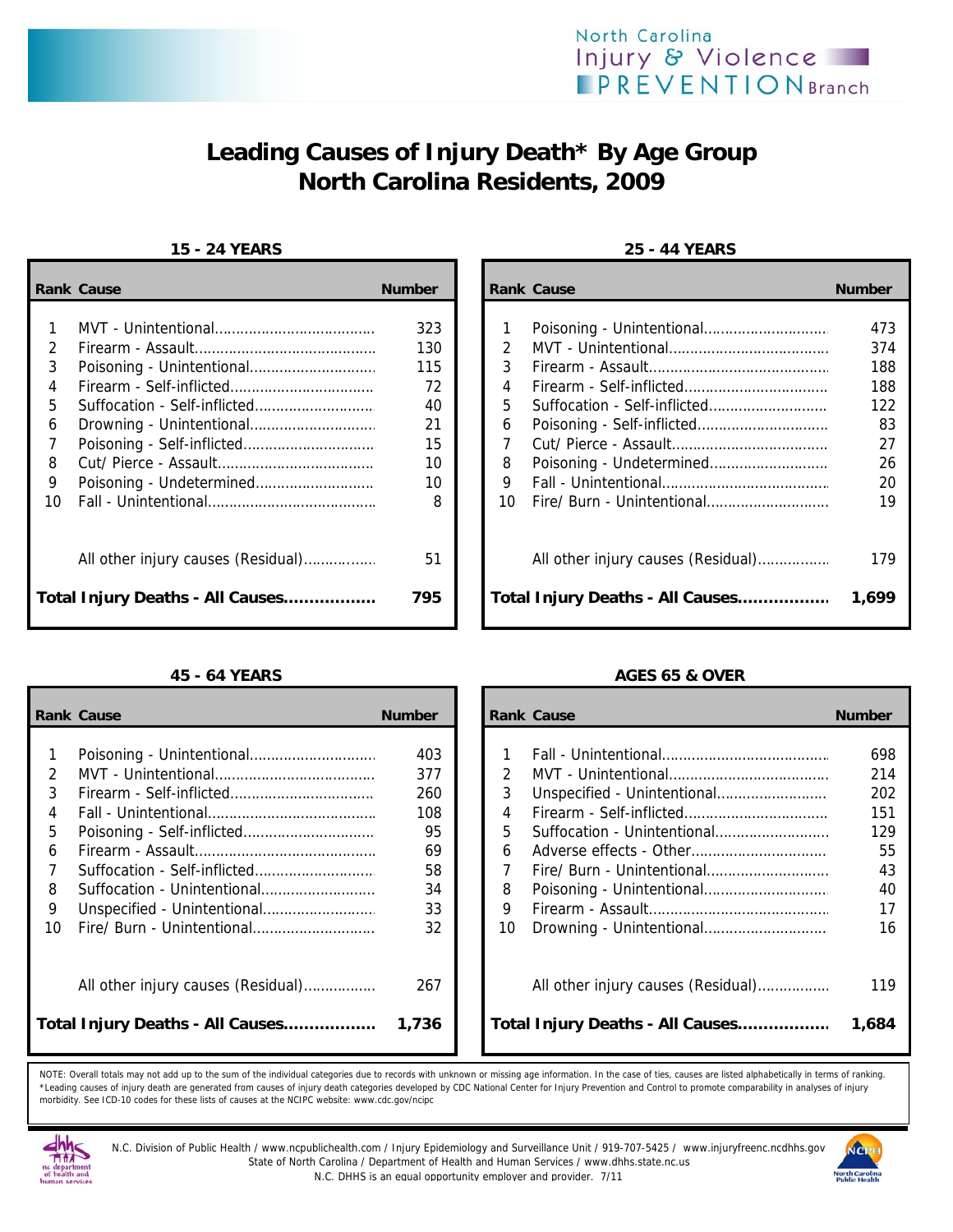## North Carolina Injury & Violence **PREVENTIONBranch**

## **Leading Causes of Injury Death By Race\* North Carolina Residents, 2009**

Note: Hispanic and Non-Hispanic deaths are listed separately

|    | <b>Rank Cause</b>                  | <b>Number</b> |    | <b>Rank Cause</b>                  | <b>Number</b> |
|----|------------------------------------|---------------|----|------------------------------------|---------------|
|    |                                    | 1,005         |    |                                    | 289           |
|    |                                    | 924           | 2  |                                    | 220           |
| 3  |                                    | 741           | 3  |                                    | 91            |
| 4  |                                    | 600           | 4  |                                    | 89            |
| 5. |                                    | 207           | 5  |                                    | 64            |
| 6  |                                    | 205           | 6  |                                    | 51            |
|    |                                    | 192           |    |                                    | 42            |
| 8  |                                    | 165           | 8  |                                    | 34            |
| 9  |                                    | 149           | 9  |                                    | 31            |
| 10 |                                    | 83            | 10 |                                    | 27            |
|    | All other injury causes (Residual) | 557           |    | All other injury causes (Residual) | 155           |
|    | Total Injury Deaths - All Causes   | 4,828         |    | Total Injury Deaths - All Causes   | 1,093         |

### **AMERICAN INDIAN**

|    | <b>Rank Cause</b>                  | <b>Number</b>  |
|----|------------------------------------|----------------|
| 1  |                                    | 33             |
| 2  |                                    | 14             |
| 3  |                                    | 12             |
| 4  | Firearm - Self-inflicted           | 7              |
| 5  |                                    | 4              |
| 6  | Poisoning - Self-Inflicted         | 4              |
| 7  | Suffocation - Self-inflicted       | 3              |
| 8  | Adverse Effects - Other            | $\overline{2}$ |
| 9  | Drowning - Unintentional           | $\mathfrak{D}$ |
| 10 |                                    | 2              |
|    | All other injury causes (Residual) | 11             |
|    | Total Injury Deaths - All Causes   | 94             |

Racial group totals will not add up to overall total because deaths occurring among other races are not included here. Caution should be taken when comparing the number of deaths across racial groupings. Population size varies considerably from one racial group to another. The number of deaths for each group is to a large extent a reflection of that population size. In the case of ties, causes are listed alphabetically in terms of ranking.



N.C. Division of Public Health / www.ncpublichealth.com / Injury Epidemiology and Surveillance Unit / 919-707-5425 / www.injuryfreenc.ncdhhs.gov State of North Carolina / Department of Health and Human Services / www.dhhs.state.nc.us N.C. DHHS is an equal opportunity employer and provider. 7/11



**WHITE BLACK**